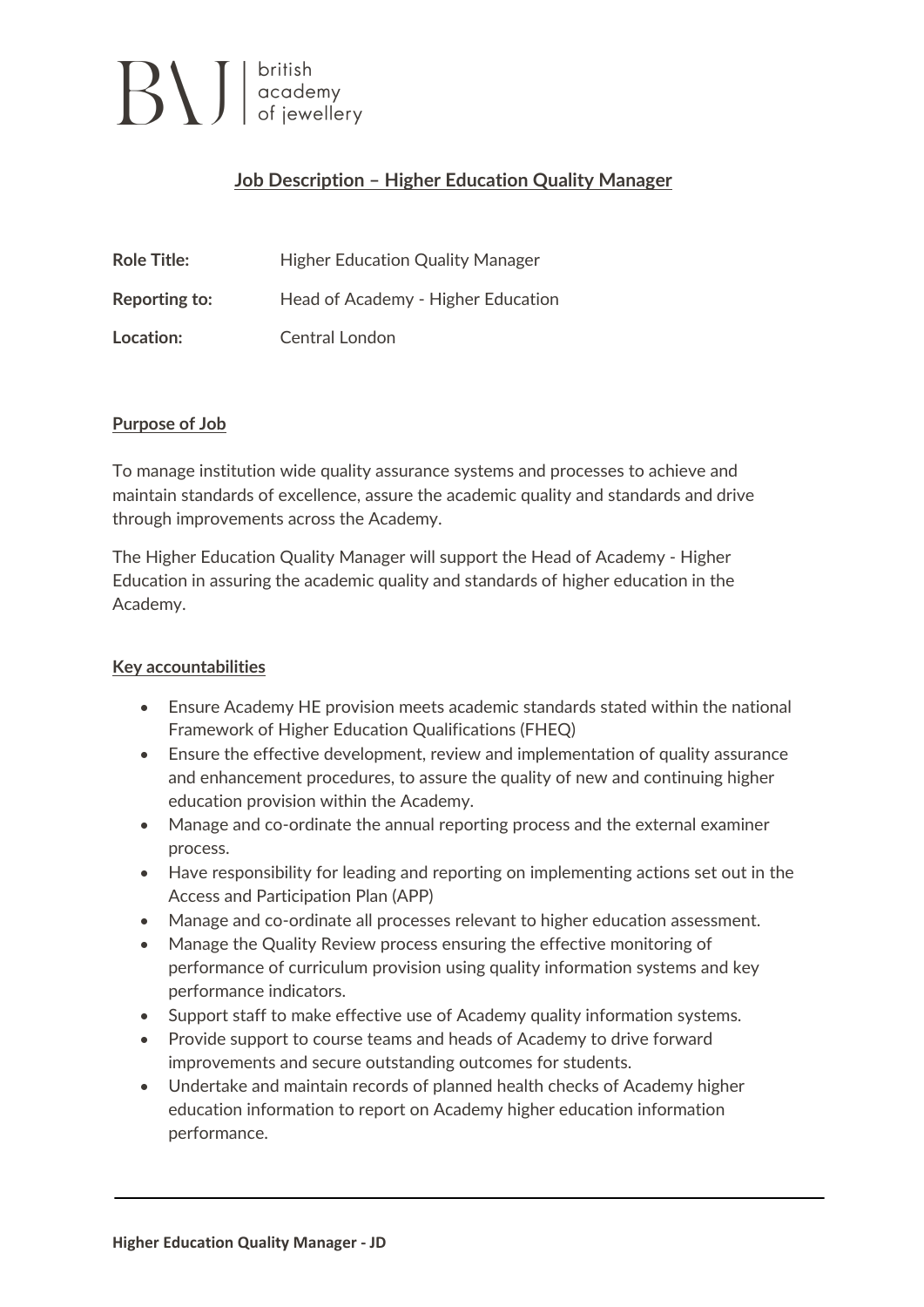# $\left| \bigcup_{\text{of } j \in \mathbb{N}} \bigcup_{\text{of } j \in \mathbb{N}} \mathsf{C} \right|$

- Work with the Marketing Manager in health checking Academy information to ensure that all required information is accessible, trustworthy, and up to date.
- Provide support to Academy staff as part of HE community scholarship activity.
- To project manage the OfS/Access return and ensure the submission of relevant documents meets set deadlines.
- To support the higher education Academy community in meeting the requirements of the Teaching Excellence Framework (TEF).
- To manage and co-ordinate higher education quality surveys within the Academy and present summary data and analysis to relevant bodies.
- Ensure effective communication of issues associated with quality to Academy managers, academic and support staff, and external stakeholders as appropriate. This includes liaison with all validating and awarding bodies.
- To represent the Academy with partners and other external organisations encouraging a positive and collaborative approach to joint working.
- To keep abreast of all new developments and advise the Head of Higher Education on developments in relation to external review and relevant quality kite marks and other quality issues.
- To conduct a range of observation of teaching, learning & assessment activities, including classroom based, cross Academy activities, to support identified Academy priorities.
- Manage financial and other physical resources as appropriate.
- Undertake any other duties commensurate with the grade and status of the post, including representing and acting on behalf of Senior Postholder (s) as directed.

### **General Duties**

- To promote the mission, vision, and values of British Academy of Jewellery
- To ensure effective communications within and between teams, be involved in and participate in meetings, team briefings, development days, etc.
- To demonstrate strong self-motivation and enthusiasm for the post and be sufficiently self-motivated to undertake allocated duties within conflicting time frames.
- To carry out any further duties as reasonably requested by the centre manager.

### **Work Environment**

- Ensure compliance with health and safety regulations, taking standard actions within health and safety guidelines and reporting any concerns to others.
- Demonstrate flexibility in the workplace to meet the requirements of specific deadlines and work schedules.